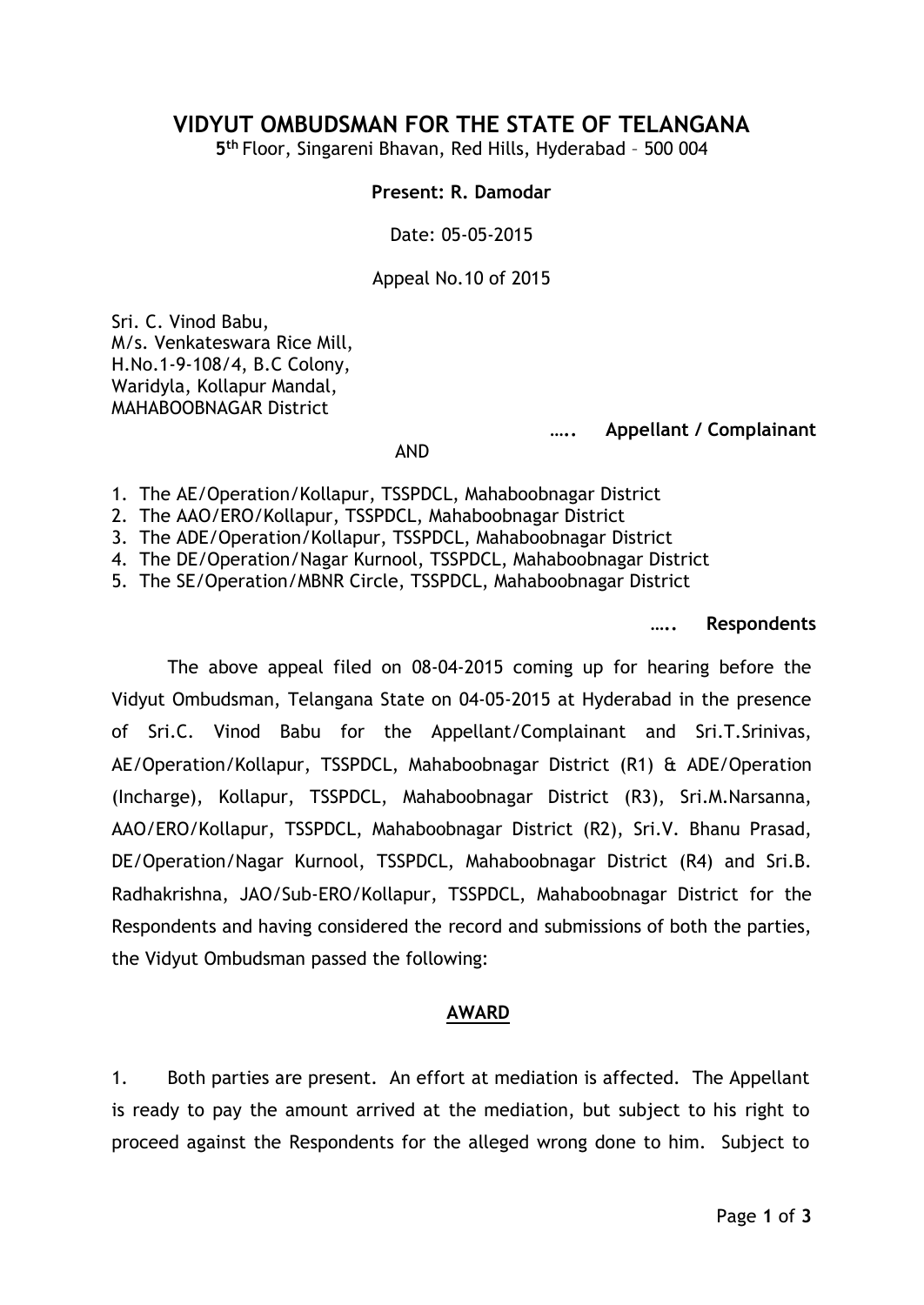this reservation, there is an agreement to regulise the power connection on the basis of mediation.

2. There appears deficiency in service in not billing regularly and giving re-connection of power on receipt of amounts in an adhoc manner on the part of the Respondents. Similarly, there were irregular payments/no payments towards electricity consumption bills on behalf of the Appellant/Complainant. Keeping in view of these facts, and the fact that the Respondents claim that the Appellant/Complainant is due the following amounts upto March,2015, it is found reasonable to reduce interest portion to an extent of Rs.10,000/- from the total dues:-

| S.No           | <b>Particulars</b>                        | Rs. Ps.     |
|----------------|-------------------------------------------|-------------|
| 1              | <b>CC Charges</b>                         | 44,530.00   |
| $\overline{2}$ | E.D                                       | 600.00      |
| 3              | Additional Charges (for delayed payments) | 24,794.00   |
| $\overline{4}$ | <b>Customer Charges</b>                   | 26,370.00   |
| 5              | <b>Fixed Charges</b>                      | 1,20,205.00 |
| 6              | <b>FSA</b>                                | 25,968.00   |
| $\overline{7}$ | (Sub Total 1 to 6)                        | 2,42,467.00 |
| 8              | <b>Old Dues</b>                           | 23,174.00   |
|                | (All charges upto July 2012)              |             |
| 9              | (Sub Total $7 + 8$ )                      | 2,65,641.00 |
| 10             | Payment received now and then             | 1,11,000.00 |
| 11             | $(Sub Total 9 - 10)$                      | 1,54,641.00 |
| 12             | Less Rs.10,000/- from additional Charges  | 10,000.00   |
|                | being reduced by this Institution<br>now  |             |
|                | towards interest charges on total amount  |             |
|                | due                                       |             |
| 13             | Total amount due up to March, 2015        | 1,44,641.00 |

(Rupees One Lakh Forty Four Thousand Six Hundred and Forty One only)